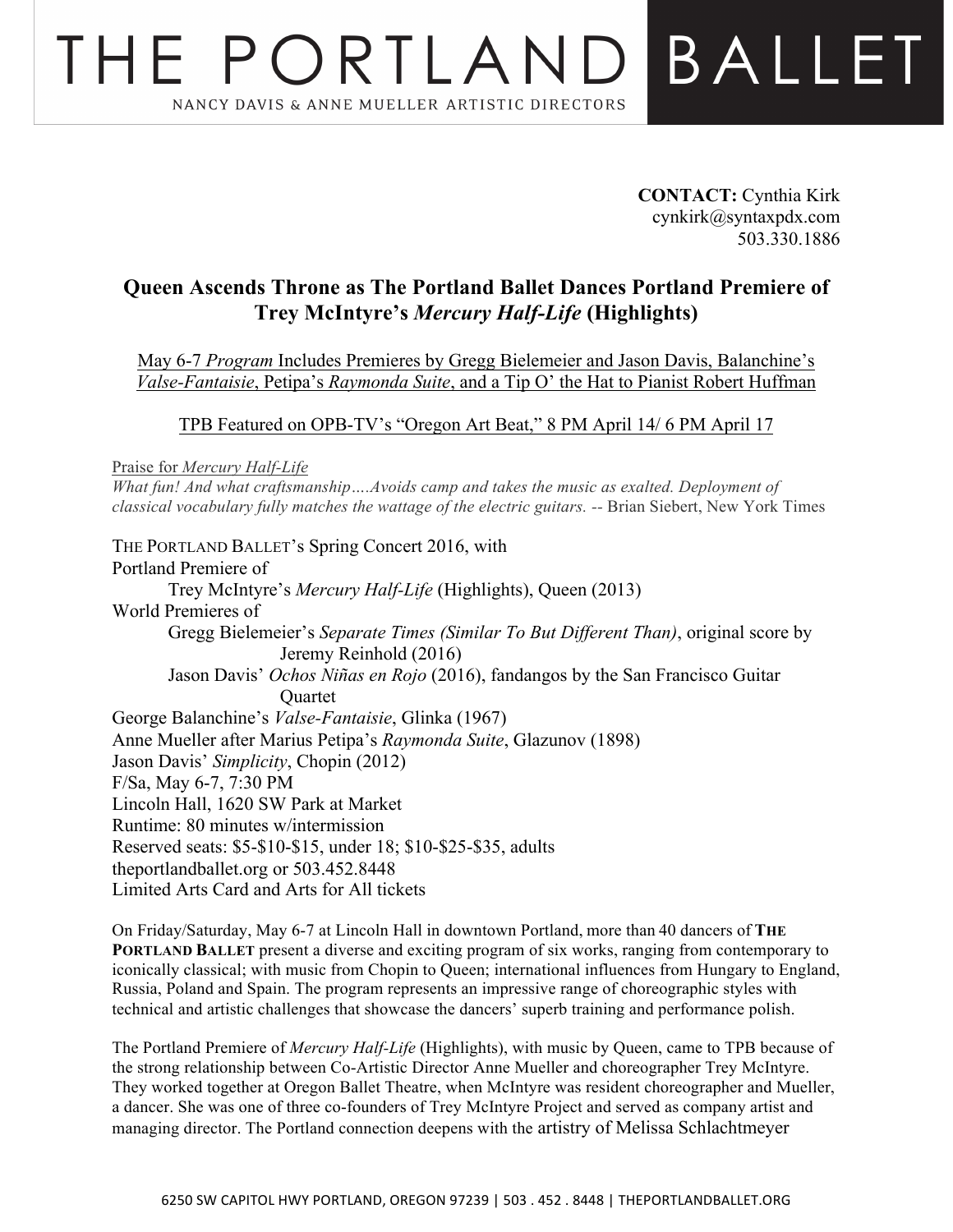(1973-2014), who was on the Reed College theater faculty when she designed *Mercury Half-Life*'s bold, glitter-free costumes.

Queen's insistent 80s rock beat may be unmistakable but *Mercury Half-Life*'s moves are far trickier than any club or living room groove. TPB's production marks the third time Mueller has set the piece. Last fall, she spent a week with The Washington Ballet, preparing a performance that coincides, in part (May 4-15), with TPB's. THE PORTLAND BALLET dancers will experience the thrill of working with the choreographer himself, when Trey McIntyre travels to Portland to lead rehearsals, April 7-9.

THE PORTLAND BALLET has a reputation not only for the professionalism of its performances but also for giving dancers and choreographers the opportunity to collaborate on the creation of new work. TPB's list of commissions is nearly equal to its repertoire of work by renowned choreographers such as George Balanchine, Marius Petipa, Frederick Ashton, Michel Fokine and August Bournonville. That tradition is evident in the Spring Concert's debut of work by Gregg Bielemeier and Jason Davis.

Well known dance artist Bielemeier's *Separate Times (Similar To but Different Than)* refers to the challenge, not just in steps but more fundamentally in mind set, in dancing contemporary choreography for those steeped in ballet technique. He charged the piece's 21 dancers, "I want you to do everything the way you haven't done it," the goal being to pique the audience's curiosity with the unexpected. Adding additional texture to the piece is Jeremy Reinhold's original, improvised piano music, incorporating laughter, singing and other human voicing from the rehearsal studio.

If a mixed rep program may be likened to a tasty repast of many courses, Jason Davis' *Ocho Niñas en Rojo is tapas*: quick, bright, Spanish-inflected. Davis, TPB Academy Principal, observes that ballet, like much of classical music, has roots in folk traditions. He wanted to create a character piece and the San Francisco Guitar Quartet's "Black Opal" CD became his fandango inspiration. The eight-girl ensemble will wear the heels associated with flamenco but *Ocho Niñas en Rojo* is seasoned with just a pinch of *pimente*, distancing it from the literal.

Davis' *Simplicity* was added to the May program with pianist Robert Huffman in mind. Beloved member of the TPB faculty since its founding in 2001 until his death in January, Huffman was well known for enlivening class not just with his encyclopedic musical knowledge but also with his cultivated quips, ready laughter and enthusiastic encouragement. In 2012, Huffman persuaded Davis to create a piece to piano music by Chopin, his favorite composer, as performed by William Kapell, his favorite interpreter. Just as the "simplicity" of solo piano belies the sophistication of Chopin's music, Davis' work for a corps of 13 girls in long, flowing gowns makes the complex look easy.

George Balanchine's choreography is synonymous with "neo-classicism" or non-narrative ballet. His *Valse-Fantaisie* perfectly sums up that aesthetic in what, *New York Times* dance critic Anna Kisselgoff called,

## *A whirlwind pattern of pure dancing, attuned to the joyfulness of its waltz rhythms.*

This study in rapid-fire intricacy was set on TPB's dancers by Artistic Advisor John Clifford, a Balanchine protégé, dancer and choreographer with his company, New York City Ballet, from 1966- 1974.

At the other end of the ballet scale, Marius Petipa's *Raymonda* epitomizes the romanticism of classical ballet. It's a story of royal love, challenged and triumphant, against Glazunov's soaring, lush music. Set in Hungary, it offers the dancers a wealth of national variations in which to display their technique and the joy of dance For TPB's Spring Concert 2016, Anne Mueller has created a *Raymonda Suite* with a corps of 12 female dancers (rather than the traditional four couples) that focuses on the most bravura variations including the grand opening and the rousing coda of the wedding celebration.